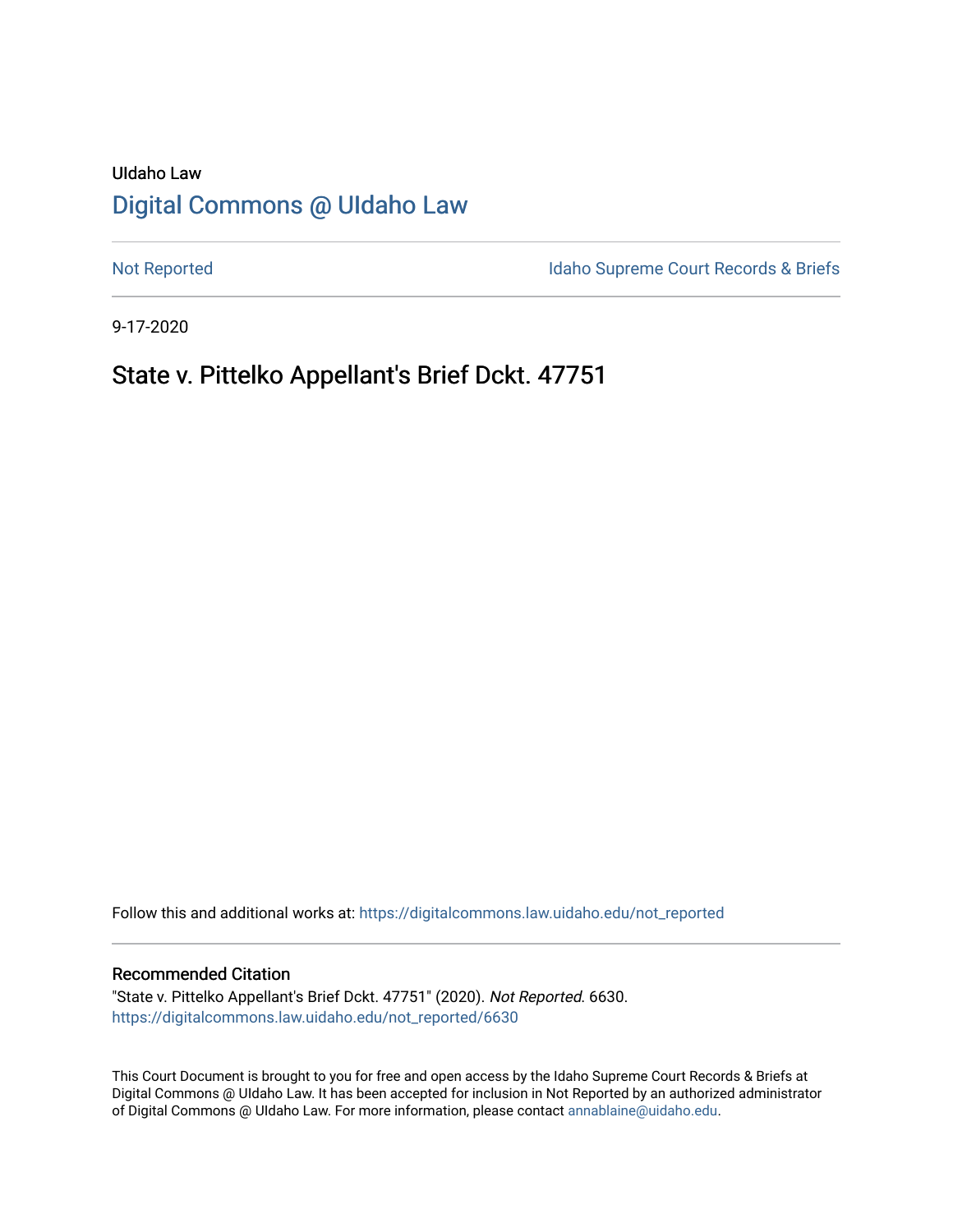Electronically Filed 9/17/2020 1:38 PM Idaho Supreme Court Melanie Gagnepain, Clerk of the Court By: Murriah Clifton, Deputy Clerk

#### **IN THE SUPREME COURT OF THE STATE OF IDAHO**

) ) ) ) ) ) ) )

**STATE OF IDAHO,** )

**Plaintiff-Respondent,** 

**v.** 

**JUSTIN BRIAN PITTELKO,** 

**Defendant-Appellant.** 

NO. 47751-2020

**KOOTENAI COUNTY NO. CR28-19-5889** 

#### BRIEF OF APPELLANT

### APPEAL FROM THE DISTRICT COURT OF THE FIRST JUDICIAL DISTRICT OF THE STATE OF IDAHO, IN AND FOR THE COUNTY OF KOOTENAI

#### HONORABLE SCOTT WAYMAN District Judge

ERIC D. FREDERICKSEN State Appellate Public Defender I.S.B. #6555

ANDREA W. REYNOLDS Deputy State Appellate Public Defender I.S.B. #9525 322 E. Front Street, Suite 570 Boise, Idaho 83702 Phone:(208)334-2712 Fax: (208) 334-2985 E-mail: documents@sapd.state.id.us

ATTORNEYS FOR DEFENDANT-APPELLANT KENNETH K. JORGENSEN Deputy Attorney General Criminal Law Division P.O. Box 83720 Boise, Idaho 83720-0010 (208) 334-4534

ATTORNEY FOR PLAINTIFF-RESPONDENT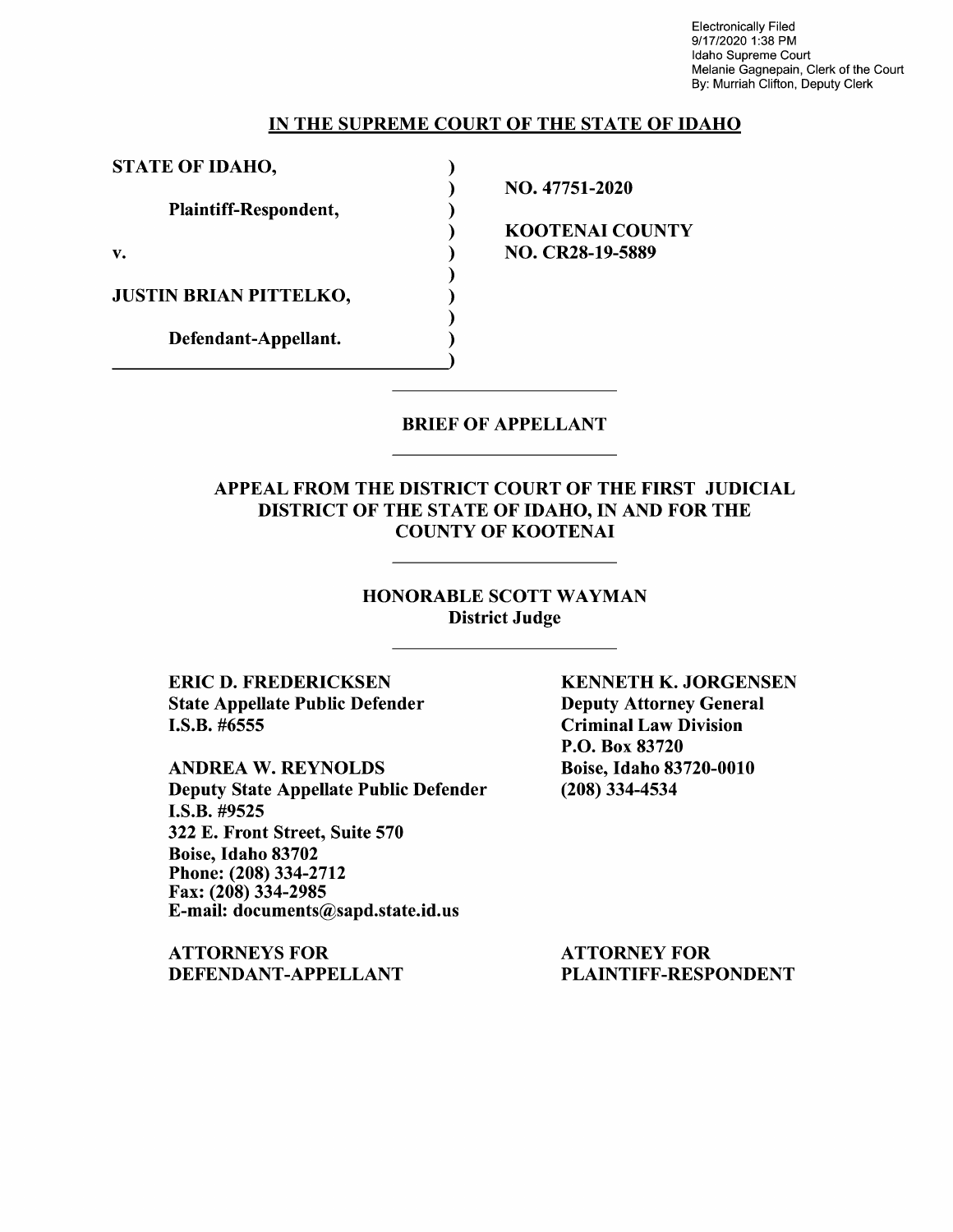# **TABLE OF CONTENTS**

| Statement of Facts and                                                                                                                                                              |
|-------------------------------------------------------------------------------------------------------------------------------------------------------------------------------------|
|                                                                                                                                                                                     |
|                                                                                                                                                                                     |
|                                                                                                                                                                                     |
| A. Introduction                                                                                                                                                                     |
|                                                                                                                                                                                     |
| C. The District Court Erred In Concluding The Lengthy Search Of<br>Mr. Pittelko's Pockets Was A Lawful Search Incident To His<br>Arrest For Possession Of The Methamphetamine Found |
|                                                                                                                                                                                     |
|                                                                                                                                                                                     |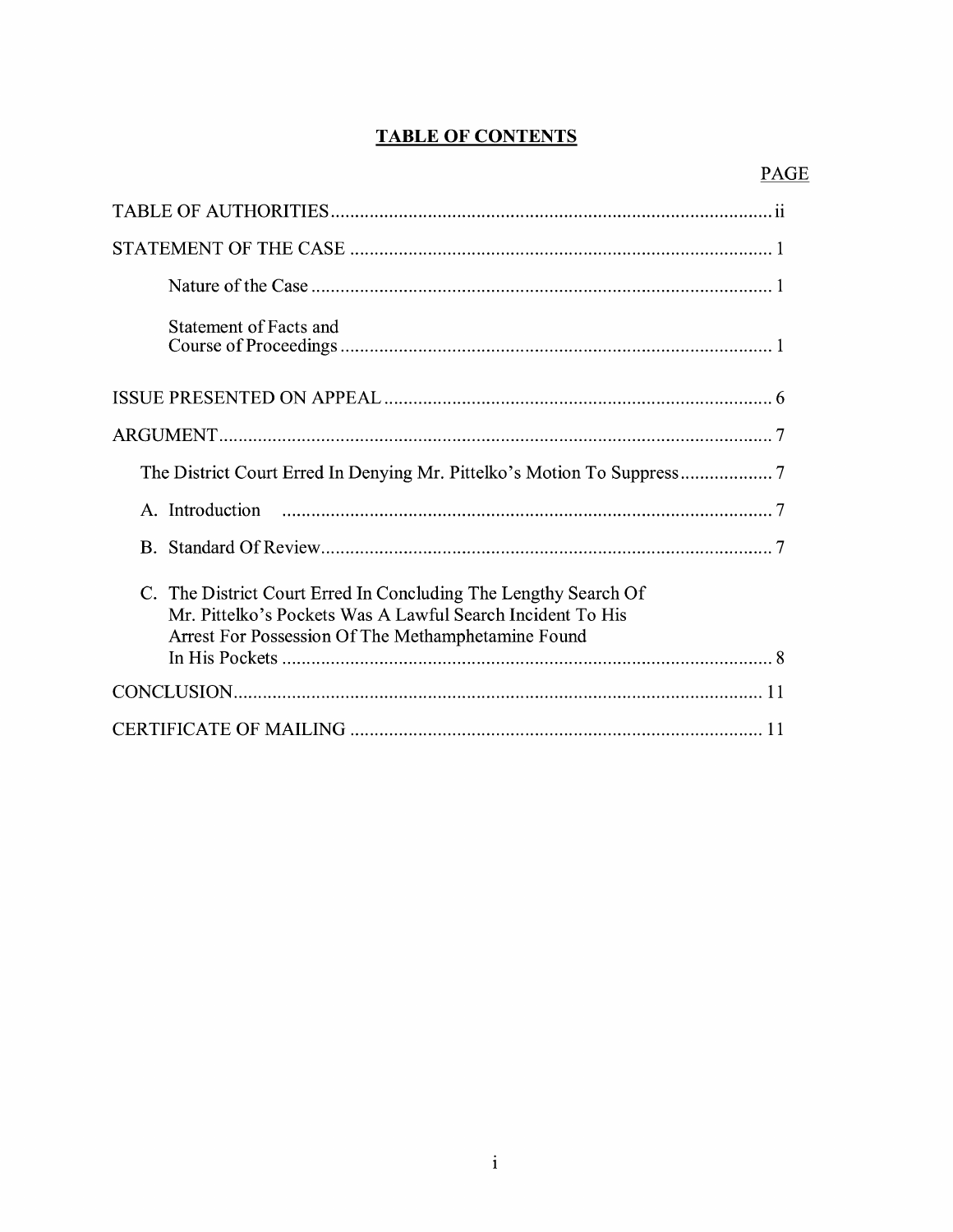# **TABLE OF AUTHORITIES**

### Cases

## **Constitutional Provisions**

| U.S. Const. amend IV |  |
|----------------------|--|
|----------------------|--|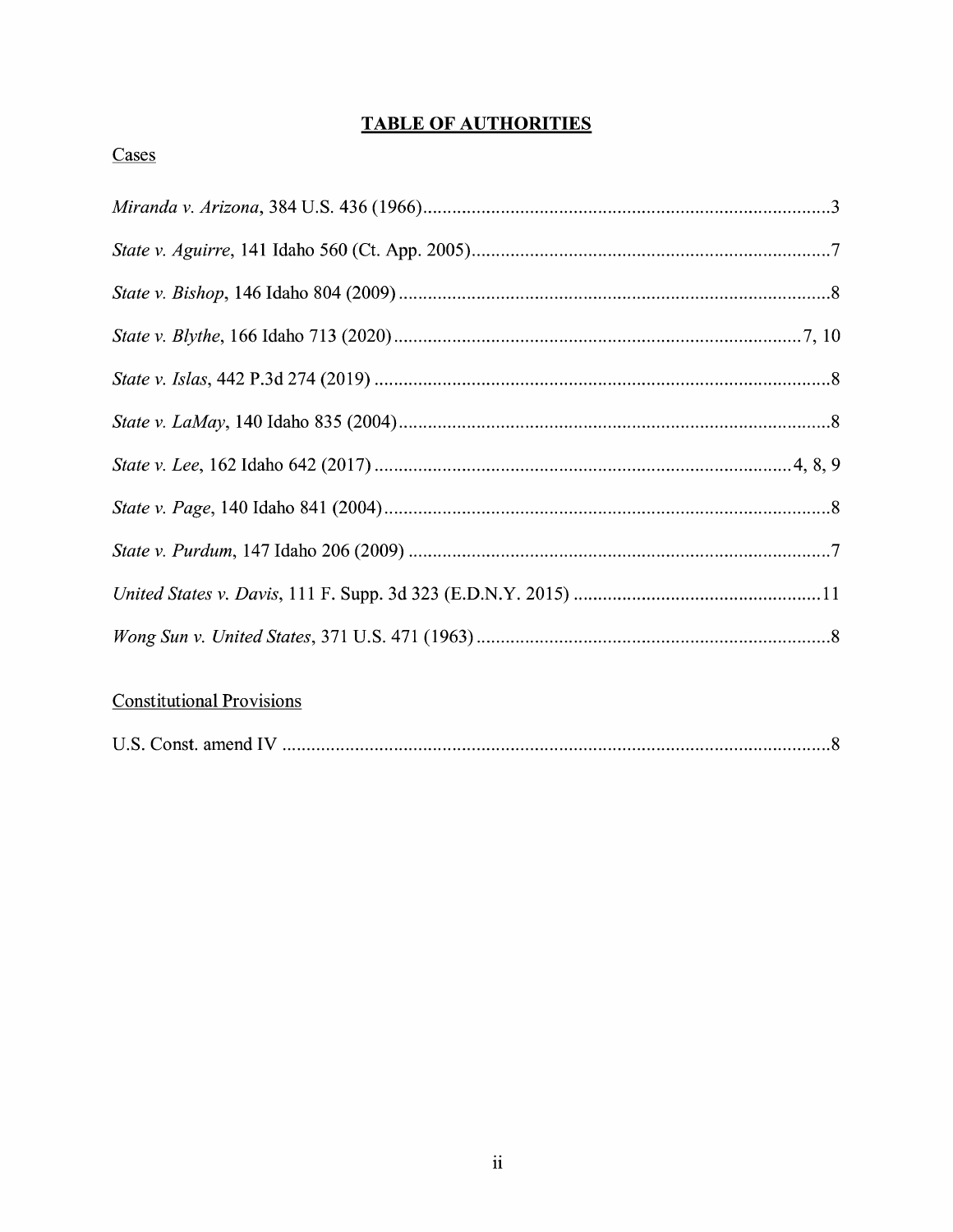#### STATEMENT OF THE CASE

#### Nature of the Case

Justin Pittelko appeals from his conviction for possession of a controlled substance, challenging the district court's denial of his motion to suppress. The district court erred in denying Mr. Pittelko's motion to suppress because Officer Pierson's lengthy search of Mr. Pittelko's pants pockets, which preceded his arrest for possession of methamphetamine by more than ten minutes, was not a lawful search incident to his arrest, and was instead a warrantless search that violated his rights under the Fourth Amendment of the United States Constitution. This Court should vacate Mr. Pittelko's conviction, reverse the district court's order denying his motion to suppress, and remand this case to the district court for further proceedings.

#### Statement of Facts and Course of Proceedings

Officer Pierson responded to a residence m Post Falls, Idaho, on April 11, 2019, following a report from an anonymous neighbor of a verbal domestic dispute. (Tr., p.72, Ls.2-7, p.73, Ls.2-7; R., p.25.) When Officer Pierson arrived on-scene, she observed Mr. Pittelko standing by an SUV near his house. (Tr., p.82, Ls.10-16.) She ordered Mr. Pittelko to show his hands, and he put his hands in the air.  $(Tr, p.82, Ls.20-25; Def. Ex. A at 1:03-06.)$  Officer Pierson then ordered Mr. Pittelko to come over, but he remained standing in place, with his hands in the air. (Def. Ex. A at  $1:06-21$ .)

Officer Pierson told Mr. Pittelko she was going to pat him down for weapons, and he said he had a weapon. (Tr., p.85, Ls.5-14; Def. Ex. A at 1:22-25.) Officer Pierson yelled, "Don't reach for it!" and he responded, "I'm sorry, I'm sorry." (Def. Ex. A at 1:25-28.) Officer Pierson yelled, "What part of that don't you understand?" (Def. Ex. A at 1:28-32.) Mr. Pittelko "put his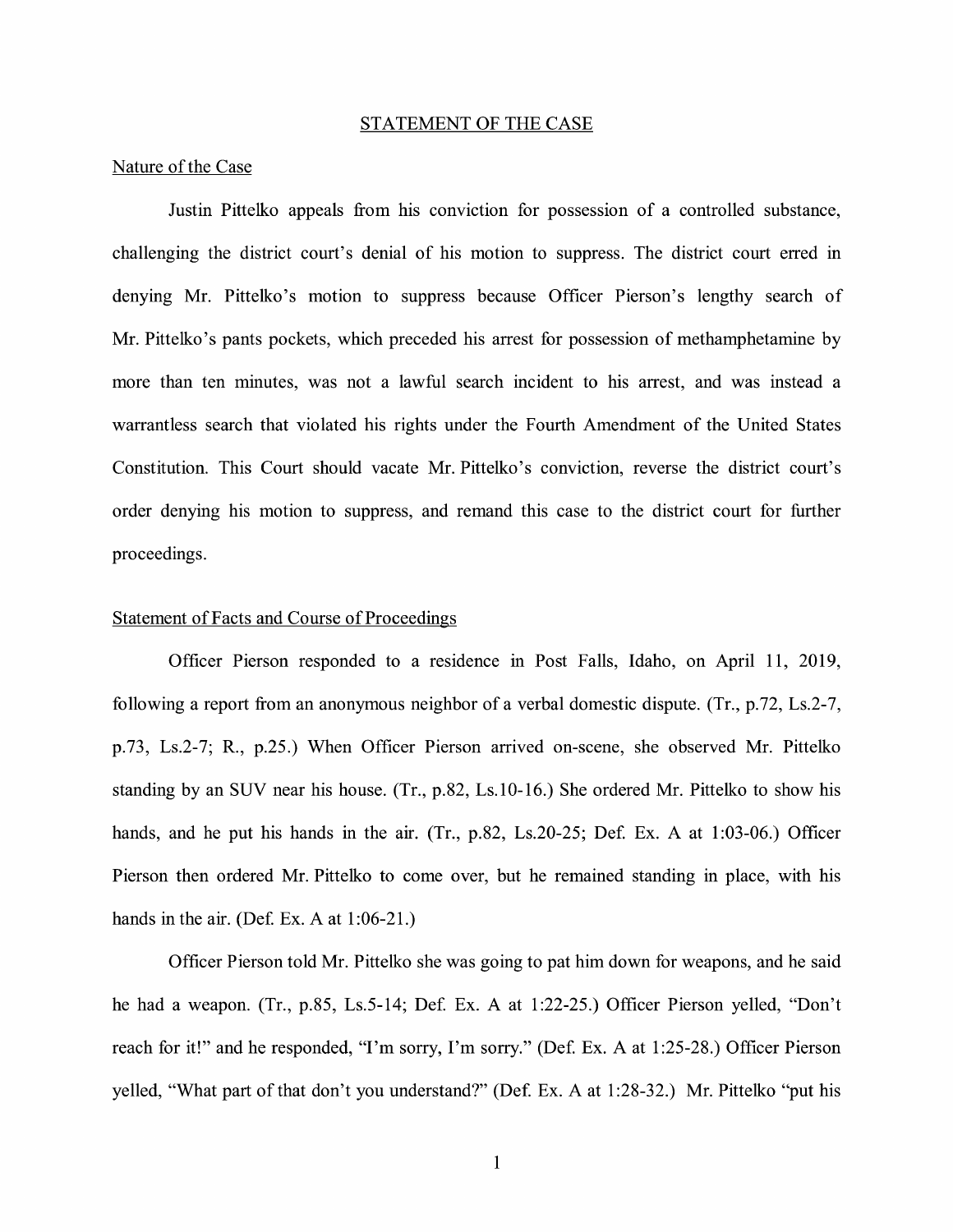hands back up in the air," and Officer Pierson "immediately handcuffed him." (Tr., p.10, L.11 – p.11, L.8, p.86, L.23 – p.87, L.4; Def. Ex. A at 1:50-55.)

Officer Pierson punched Mr. Pittelko in the face either just before or just after she handcuffed him. (Tr., p.112, Ls.12-16.) She testified at the suppression hearing that she punched him to get him to follow her directions. (Tr., p.112, Ls.12-16.) She wrote in her report that she punched him because the situation "was tense, uncertain, rapidly evolving and I still was unable to locate [the] weapons [Mr. Pittelko] had claimed were in his possession." (R., p.26.)

After handcuffing Mr. Pittelko and punching him in the face, Officer Pierson told Mr. Pittelko, "You're not in trouble and I wouldn't even have detained you had you followed my directions and not reached for a freaking knife." (Def. Ex. A at  $2:25-35$ ,  $3:27-30$ .) Officer Pierson continued to shout at Mr. Pittelko to stop reaching for his knife. (Def. Ex. A at 2:36-52.) Officer Pierson retrieved a knife, which was tucked into Mr. Pittelko's jeans. (Tr., p.88, L.21 p.89, L.4.; Def. Ex. A at 3:55-4:00.)

After retrieving the knife, Officer Pierson questioned Mr. Pittelko about the argument he had with his wife. (Def. Ex. A at 6:00-54.) She said, "I'm going to get your information, and then I'm going to be letting you go depending on what she says." (Def. Ex. A at 6:54-58.) Officer Pierson told Mr. Pittelko she smelled marijuana on him when she was removing the knife. (Def Ex. A at 7:45-49.) She testified she recognized the smell as fresh marijuana. (Tr., p.91, Ls.13- 19.) Officer Pierson told Mr. Pittelko, "Marijuana is not a big deal. It's not a big deal. Ifl even charge you with it, it's like a misdemeanor." (Def. Ex. A at 8:32-45.) Officer Pierson searched Mr. Pittelko's pockets, and eventually found a plastic bag containing a substance that appeared to be marijuana. (Def. Ex. A at  $8:45-10:40$ .)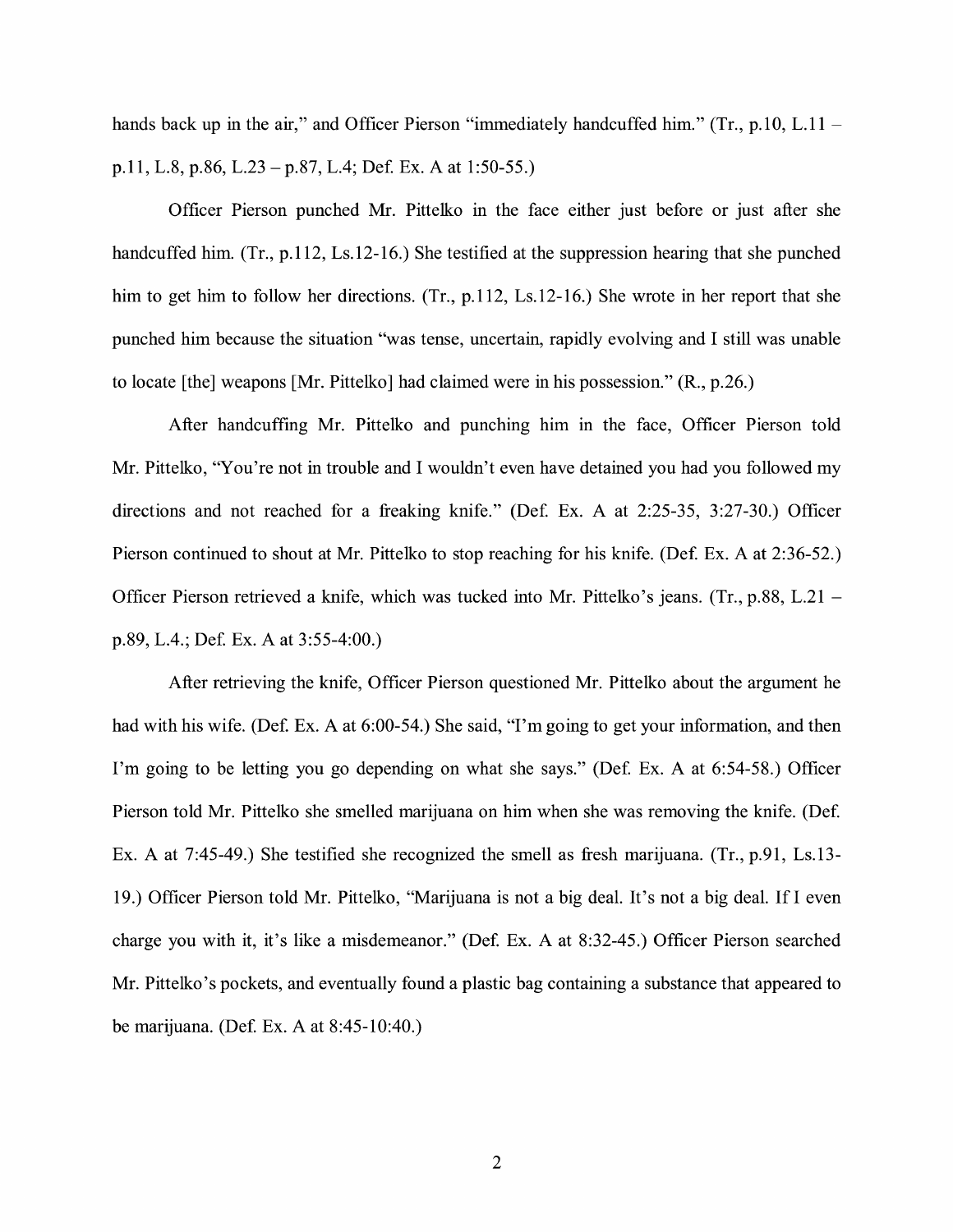Officer Pierson did not take any action indicating she intended to arrest Mr. Pittelko at that time; instead, she continued to search Mr. Pittelko's pockets. (Def. Ex. A at 10:40-11:55.) She testified she could feel "multiple large items ... inside [Mr. Pittelko's] left pocket." (Tr., p.90, Ls.1-7.) At some point, she found a portion ofa glass pipe that she believed had been used for smoking methamphetamine. (Tr., p.94, L.19 - p.95, L.10.) She asked Mr. Pittelko, "Where is the rest of that broken pipe?" and said, "If I cut myself on it, I'm going to charge you." (Def. Ex. A at 12:20-26.) Again, she did not take any action indicating she intended to arrest Mr. Pittelko at that time. *(See* id.)

Officer Pierson continued to search Mr. Pittelko's pockets. (Def. Ex. A at 10:50-15:50.) She found a small container that she believed contained methamphetamine. (Def. Ex. A at 11:55-12:00; Tr., p.99, L.23 - p.100, L.6.) At some point, she searched the container. (Tr., p.111, L.20 - p.112, L.1.) Approximately ten minutes after finding the container, she advised Mr. Pittelko of his rights pursuant to *Miranda v. Arizona,* 384 U.S. 436 (1966), but told him, "You're not under arrest now, you're just detained." (Def. Ex. A at 23:18-40.) She then asked him, "What is in this little yellow container?" (Def. Ex. A at 23:40-24:00.) Mr. Pittelko said it was methamphetamine, and Officer Pierson had a discussion with him about whether he was willing to work as an informant. (Def. Ex. A at 24:00-26:45.) Mr. Pittelko did not agree to work as an informant, and Officer Pierson then arrested him for felony possession of a controlled substance. (Def. Ex. A. at 26:45-27:00; Tr., p.115, Ls.10-19, p.116, Ls.4-8.)

The State charged Mr. Pittelko by Information with felony possession of a controlled substance, possession of drug paraphernalia, misdemeanor possession of a controlled substance, and misdemeanor obstructing an officer. (R., pp.55-57.) The State alleged Mr. Pittelko was subject to an habitual offender enhancement. *(Id.)* Mr. Pittelko filed a motion to suppress.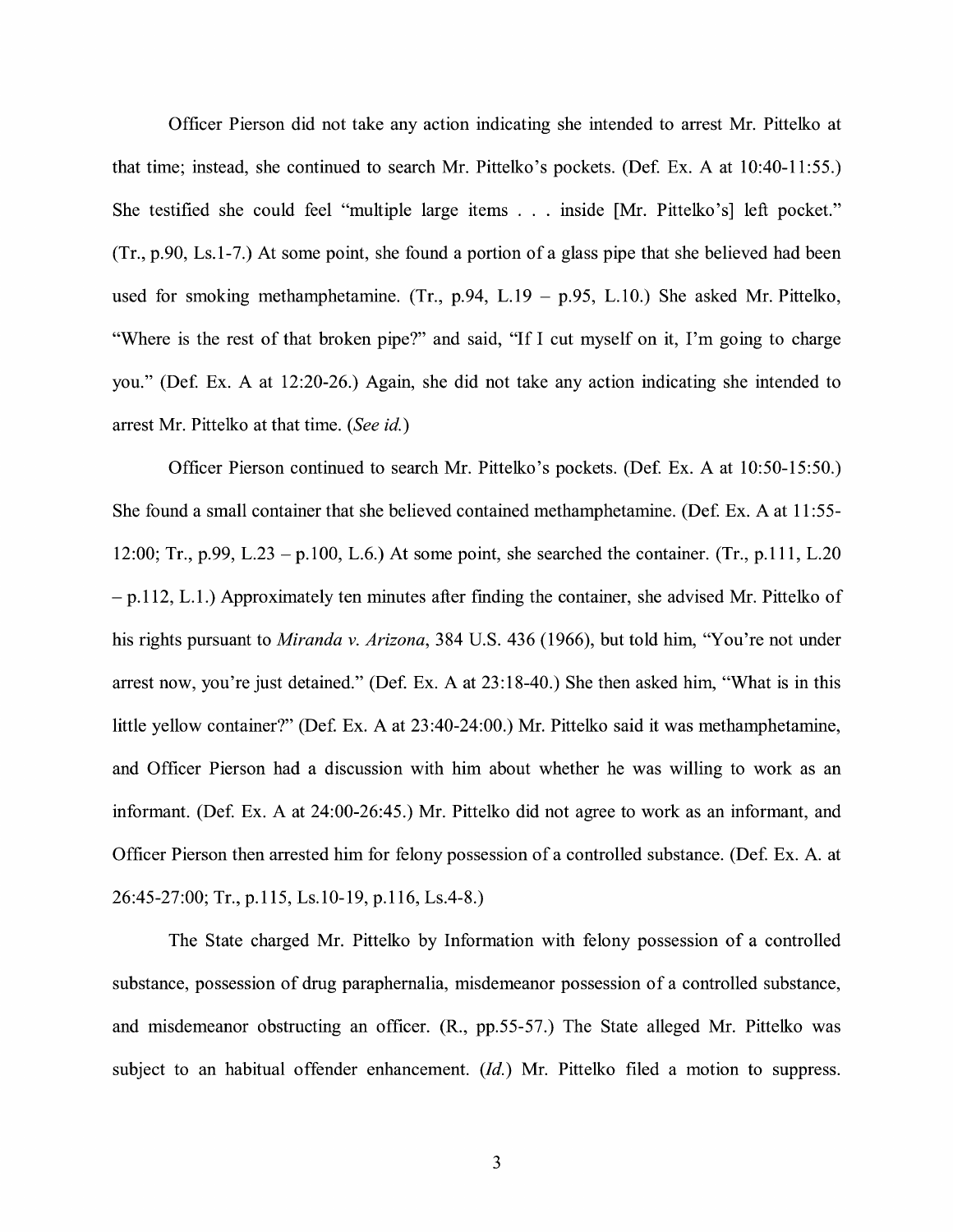(R., pp.71-72, 88-98.) The State filed an objection to Mr. Pittelko's motion. (R., pp.79-87.) The district court held a hearing, at which it heard testimony from Officer Pierson and reviewed the officer's on-body video recording of the incident. (R., pp.106-07, 113-20; Def Ex. A.)

Counsel for Mr. Pittelko argued it "is very clear from the video and also clear from the officer's testimony . . . that Mr. Pittelko was not under arrest at the time that she got into his pockets .... " (Tr., p.125, Ls.4-9.) Counsel argued the search of Mr. Pittelko's pockets was not a permissible search incident to arrest under *State v. Lee,* 162 Idaho 642 (2017), because Mr. Pittelko was not under arrest, and the officer did not indicate an intent to arrest him, until *after* the discovery of the methamphetamine. (Tr., p.125, L.9 – p.126, L.23.) Counsel pointed out that "[p ]robable cause isn't an exception to the warrant requirement . . . and this wasn't an arrest." (Tr., p.127, Ls.1-4.) The prosecutor argued the search of Mr. Pittelko's pockets was a permissible search incident to arrest "whether we call that incident to arrest for the obstructing or contemporaneous search prior to decision on arrest." (Tr., p.132, Ls.11-13.)

The district court denied Mr. Pittelko's motion to suppress. (R., pp.117-19, 121-22.) The district court explained, "When a person is searched before they are arrested, that is not determinative of whether or not it is a lawful search incident to an arrest." (Tr., p.146, Ls.6-9.) The district court acknowledged *Lee,* but concluded this case was distinguishable from *Lee.*  (Tr., p.147, Ls.2-4.) The court explained:

So the officer at that point after ceasing these items certainly could have arrested Mr. Pittelko for the marijuana charge. She certainly could have arrested Mr. Pittelko for the paraphernalia charge. She could have certainly arrested Mr. Pittelko for the resisting and obstructing charge. But she exercised her discretion and did not arrest the defendant for those particular offenses even though she had probable cause to do so. She exercised her discretion and arrested Mr. Pittelko for the felony charge and simply issued citations for those offenses that were otherwise arrestable.

 $(Tr., p.147, L.17 - p.148, L.3.)$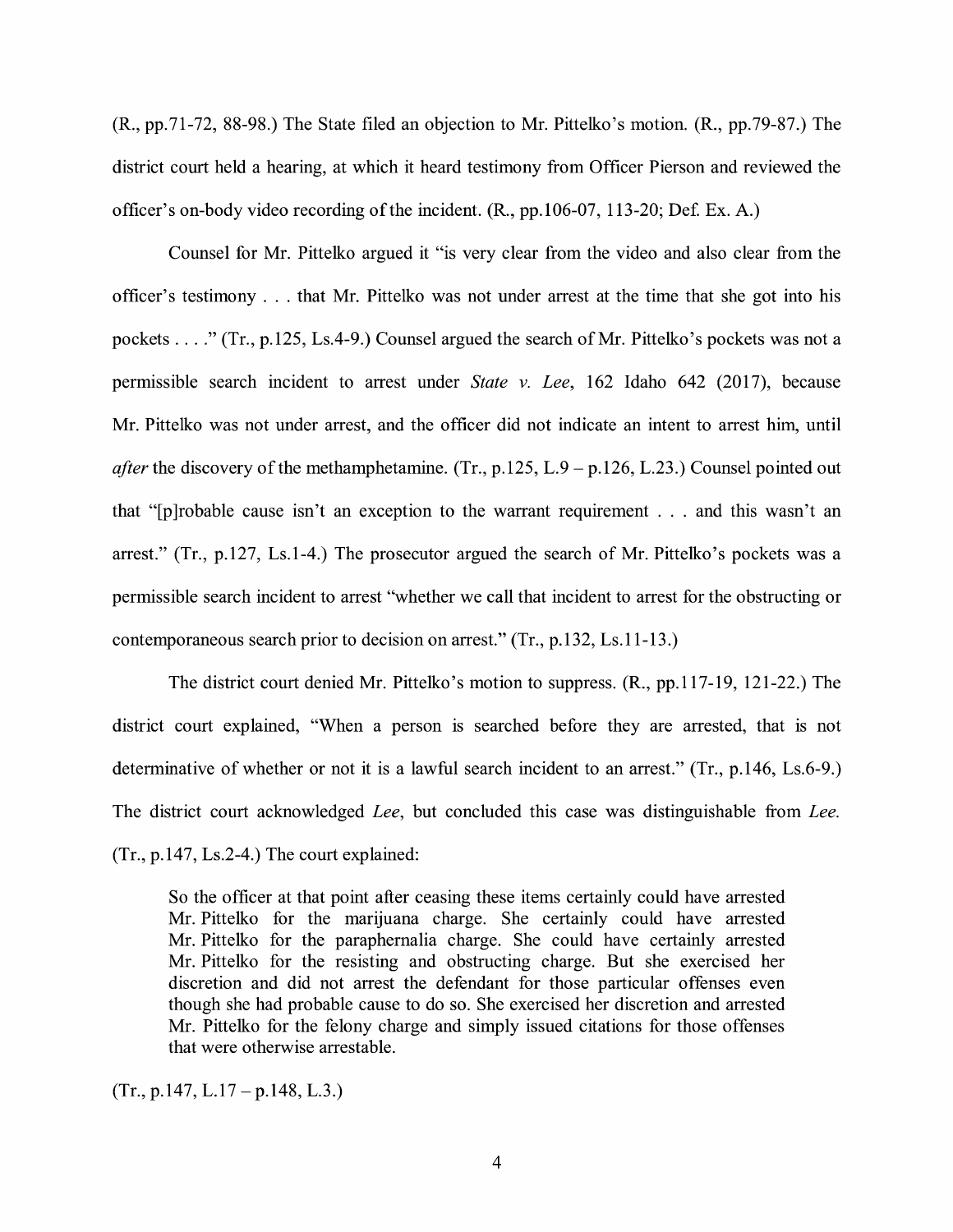Following the district court's decision, Mr. Pittelko entered into an agreement with the State pursuant to which he pied guilty to all four charges. (R., pp.128. 131.) The district court sentenced Mr. Pittelko to a unified term of 3 years, with 18 months fixed, and then suspended the sentence and placed Mr. Pittelko on probation. (R., p.138.) The judgment was entered on December 16, 2019. (R., pp.142-50.) Mr. Pittelko filed a timely notice of appeal on January 24,  $2020<sup>1</sup>$  (R., pp.160-74.)

<sup>&</sup>lt;sup>1</sup> On February 6, 2020, the State filed a motion for probation violation, alleging Mr. Pittelko violated his probation by possessing a pellet gun that resembled a handgun, using methamphetamine on multiple occasions, and being terminated from the Good Samaritan Program after failing to attend required classes. (R., pp.180-92.) Mr. Pittelko admitted to violating his probation as alleged, and the district court accepted his admissions. (5/6/20 Tr., p.6,  $L.5 - p.7$ ,  $L.15$ .) The district court executed Mr. Pittelko's sentence, and retained jurisdiction. (5/6/20 Tr., p.14, Ls.17-21.) The judgment was entered on March 12, 2020. (R., pp.205-07.)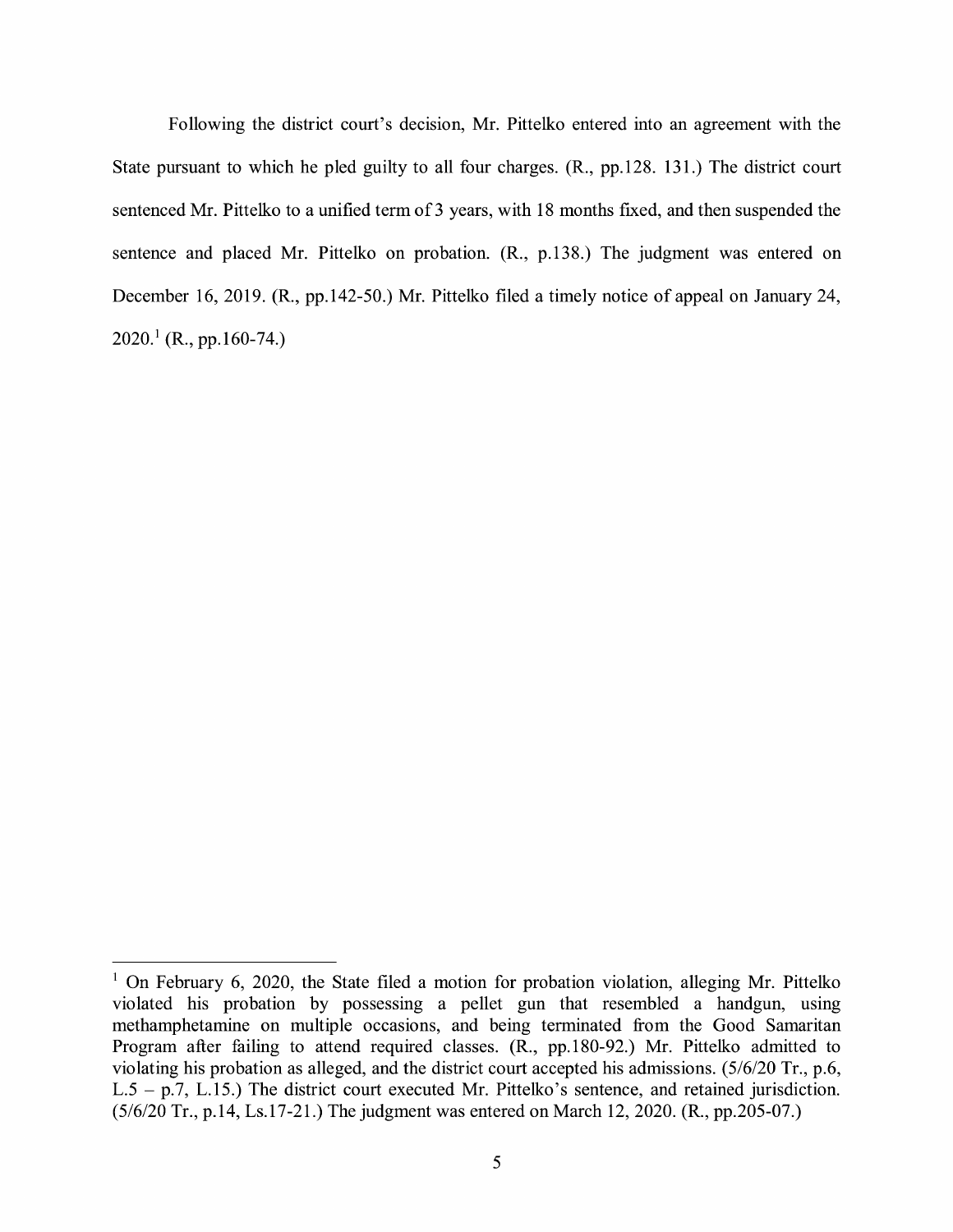# ISSUE

Did the district court err in denying Mr. Pittelko's motion to suppress?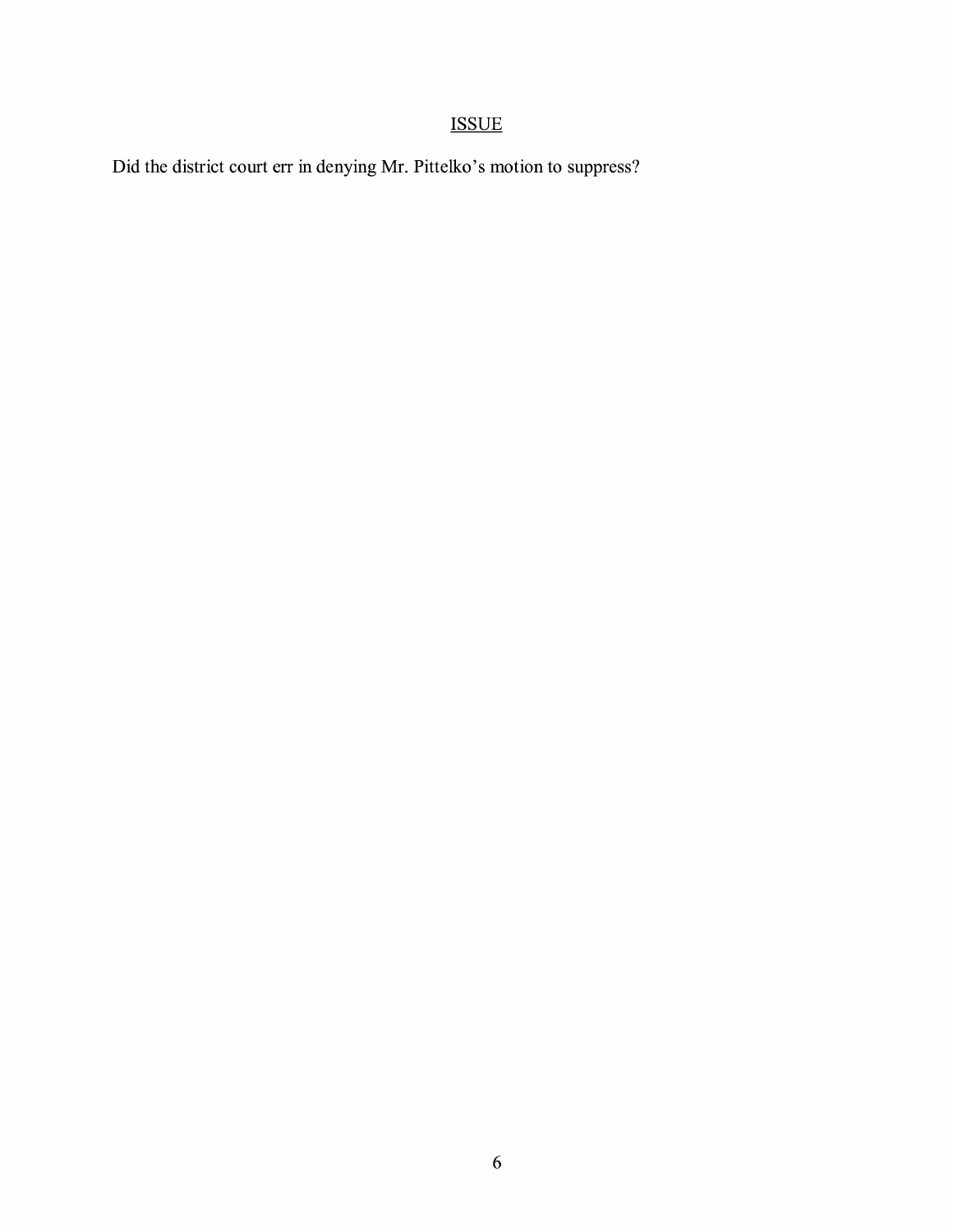#### ARGUMENT

#### The District Court Erred In Denying Mr. Pittelko's Motion To Suppress

#### A. Introduction

The Idaho Supreme Court recognized in *State v. Blythe,* 166 Idaho 713, , 462 P.3d 1177, 1182 (2020), that "cases where the search precedes the arrest require careful scrutiny." This case requires careful scrutiny, as the search of Mr. Pittelko's pockets that led to the discovery of a container of methamphetamine preceded his arrest by over ten minutes. The district court erred in concluding the search was a lawful search incident to arrest, as it is clear from the totality of the circumstances that Mr. Pittelko would have not have been arrested but for the discovery of the methamphetamine.

#### B. Standard Of Review

"In reviewing a district court order granting or denying a motion to suppress evidence, the standard of review is bifurcated." *State v. Purdum*, 147 Idaho 206, 207 (2009) (citation omitted). "This Court will accept the trial court's findings of fact unless they are clearly erroneous. However, this Court may freely review the trial court's application of constitutional principles in light of the facts found." *Id.* (citations omitted). "At a suppression hearing, the power to assess the credibility of witnesses, resolve factual conflicts, weigh evidence, and draw factual inferences is vested in the trial court." *State v. Aguirre,* 141 Idaho 560, 562 (Ct. App. 2005) ( citations omitted).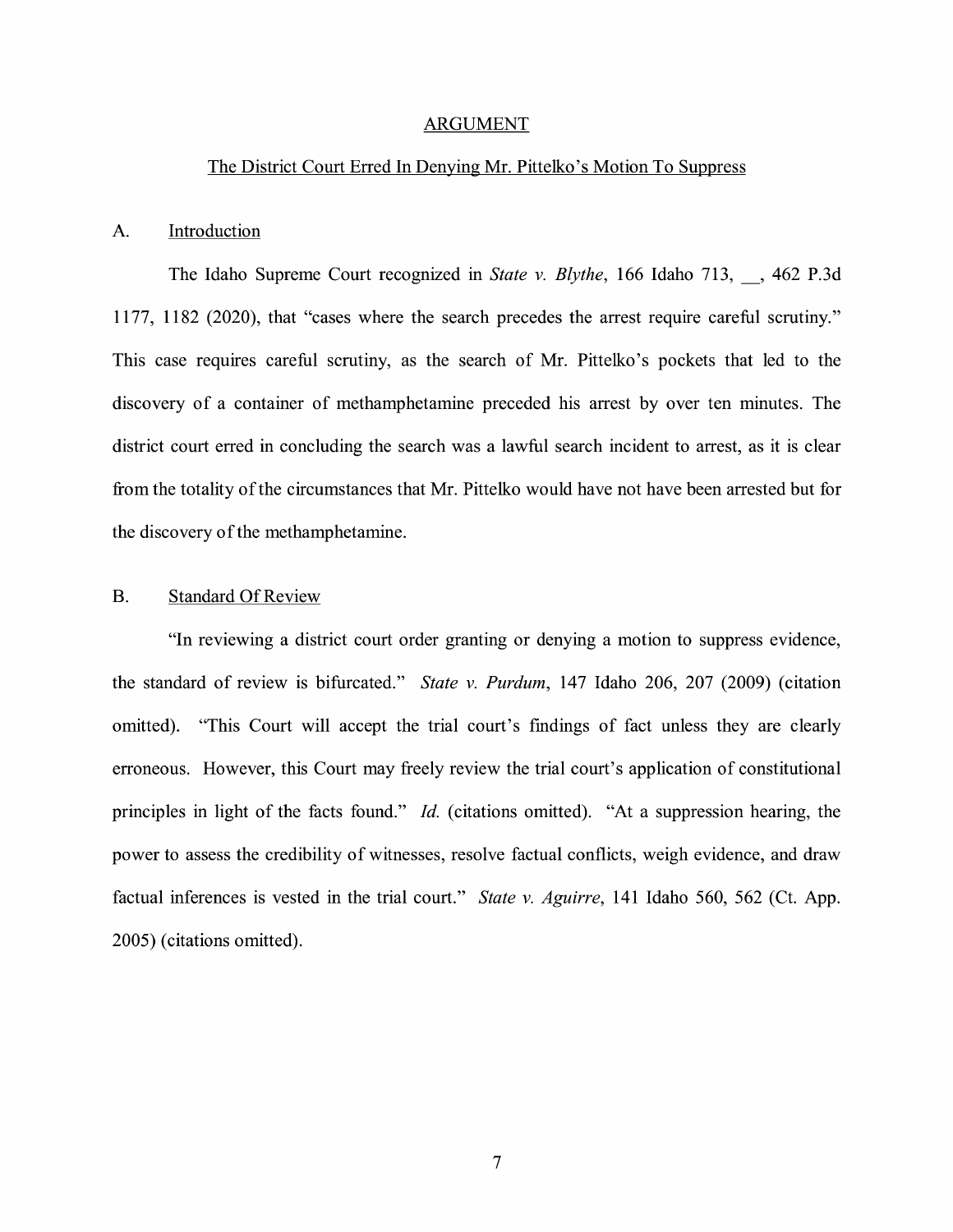C. The District Court Erred In Concluding The Lengthy Search Of Mr. Pittelko's Pockets Was A Lawful Search Incident To His Arrest For Possession Of The Methamphetamine Found In His Pockets

The Fourth Amendment to the United States Constitution protects "[t]he right of the people to be secure in their persons, houses, papers, and effects, against unreasonable searches and seizures .... " U.S. Const. amend IV. Evidence obtained in violation of the Fourth Amendment is subject to the exclusionary rule, which requires unlawfully seized evidence to be excluded. *See, e.g., Wong Sun v. United States,* 371 U.S. 471, 484-85 (1963); *State v. Page,* 140 Idaho 841, 846 (2004). "Searches conducted without a warrant are considered *per se* unreasonable unless they fall into one of the specifically established and well-delineated exceptions to this general rule." *State v. Bishop,* 146 Idaho 804, 815 (2009) (quotation marks and citation omitted). "[T]he State has the burden of proving the facts necessary to establish an exception to the warrant requirement." *State v. Islas,* 442 P.3d 274,282 (2019) (citation omitted).

"Searches incident to arrest are one of the well-established exceptions to the warrant requirement." *State v. LaMay,* 140 Idaho 835, 838 (2004) (citations omitted). "Pursuant to the search incident to arrest exception, law enforcement officers may search an arrestee incident to a lawful custodial arrest." *State v. Lee,* 162 Idaho 642, 649 (2017) (citations omitted). Here, the district court concluded the lengthy search of Mr. Pittelko's pockets was a lawful search incident to his arrest, because the officer "could have arrested Mr. Pittelko for the marijuana charge ... the paraphernalia charge ... [or] the resisting and obstructing charge" before discovering the methamphetamine, and the fact that she exercised her discretion and did not arrest him for those offenses did not invalidate the subsequent search. (Tr.,  $p.147$ , L.17 –  $p.148$ , L.3.) The district court erred because the totality of the circumstances indicate Mr. Pittelko would not have been arrested but for the discovery of the methamphetamine.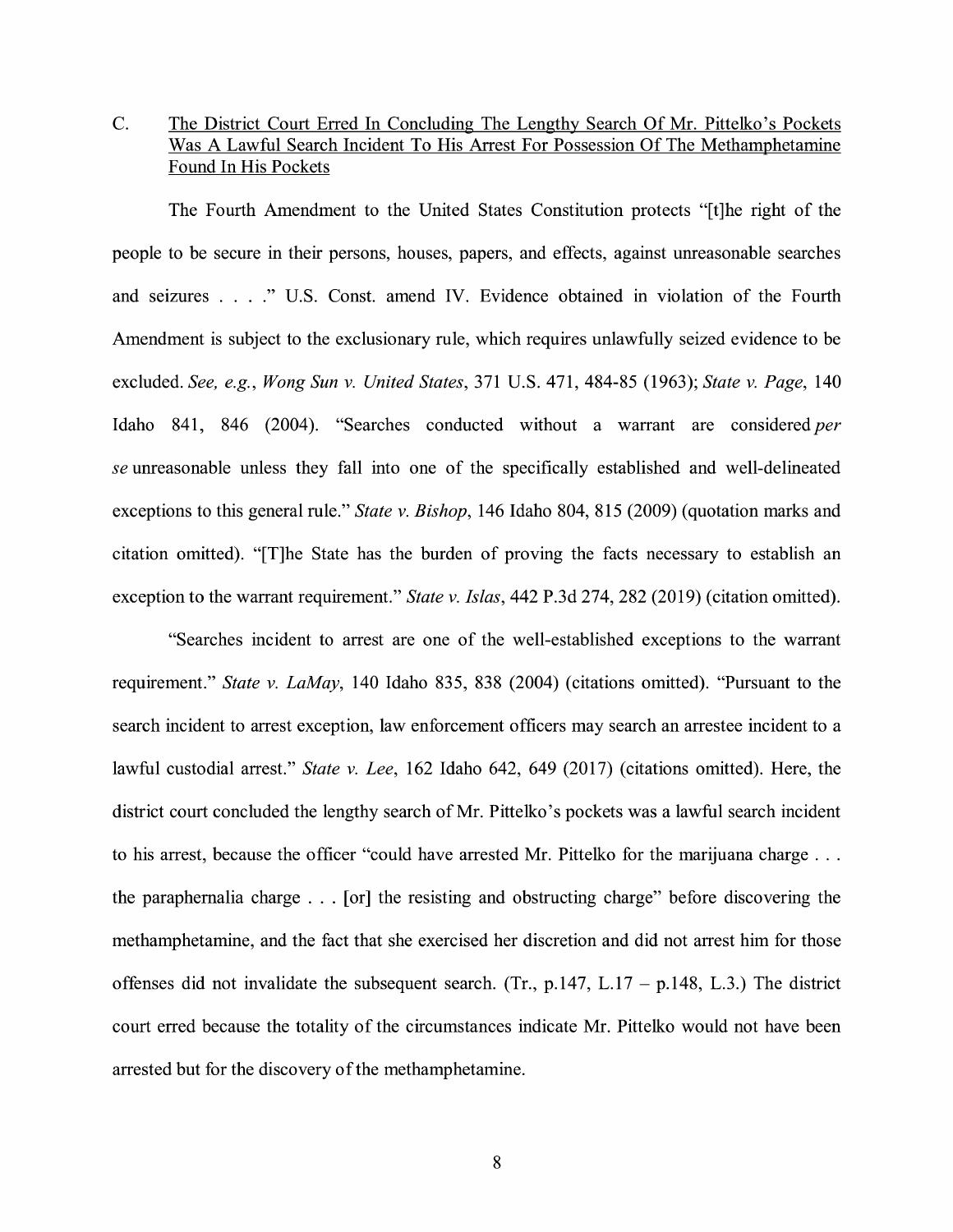Our Supreme Court explained in *Lee* that a search that precedes an arrest can constitute a lawful search incident to arrest only if the totality of the circumstances, including the objective facts and the subjective intent of the officer, indicate an arrest is going to occur notwithstanding the fruits of the search. 162 Idaho at 652. The critical question is not whether there was probable cause for an arrest, but whether an arrest would have in fact occurred. *Id.* at 651-52. Here, the totality of the circumstances indicate Mr. Pittelko would not have been arrested but for the discovery of the small container of methamphetamine. There are no objective facts that indicate Officer Pierson intended to arrest Mr. Pittelko for resisting or obstructing, possession of marijuana, or possession of drug paraphernalia. Thus, the fact that the district court concluded "there was probable cause to arrest the defendant on those three misdemeanor offenses" is irrelevant. (Tr., p.148, Ls.4-10.)

There are no objective facts that indicate Officer Pierson intended to arrest Mr. Pittelko for resisting or obstructing. The objective facts indicate Officer Pierson addressed Mr. Pittelko's conduct of (arguably) resisting or obstructing by punching him and handcuffing him. (Tr., p.10, L.11 - p.11, L.8, p.86, L.23 - p.87, L.4, p.112, Ls.12-16.) Officer Pierson told Mr. Pittelko, after he arguably resisted and obstructed, "I'm going to get your information, and then I'm going to be letting you go depending on what [your wife] says." (Def. Ex. A at 6:54-58.)

There are no objective facts that indicate Officer Pierson intended to arrest Mr. Pittelko for possession of marijuana. Officer Pierson testified she recognized the smell of fresh marijuana early on in the encounter. (Tr., p.91, Ls.13-19.) But she told Mr. Pittelko, "Marijuana is not a big deal. It's not a big deal. If I even charge you with it, it's like a misdemeanor." (Def. Ex. A at 8:32-45.) Officer Pierson testified at the preliminary hearing that "[a]t that time, based off if it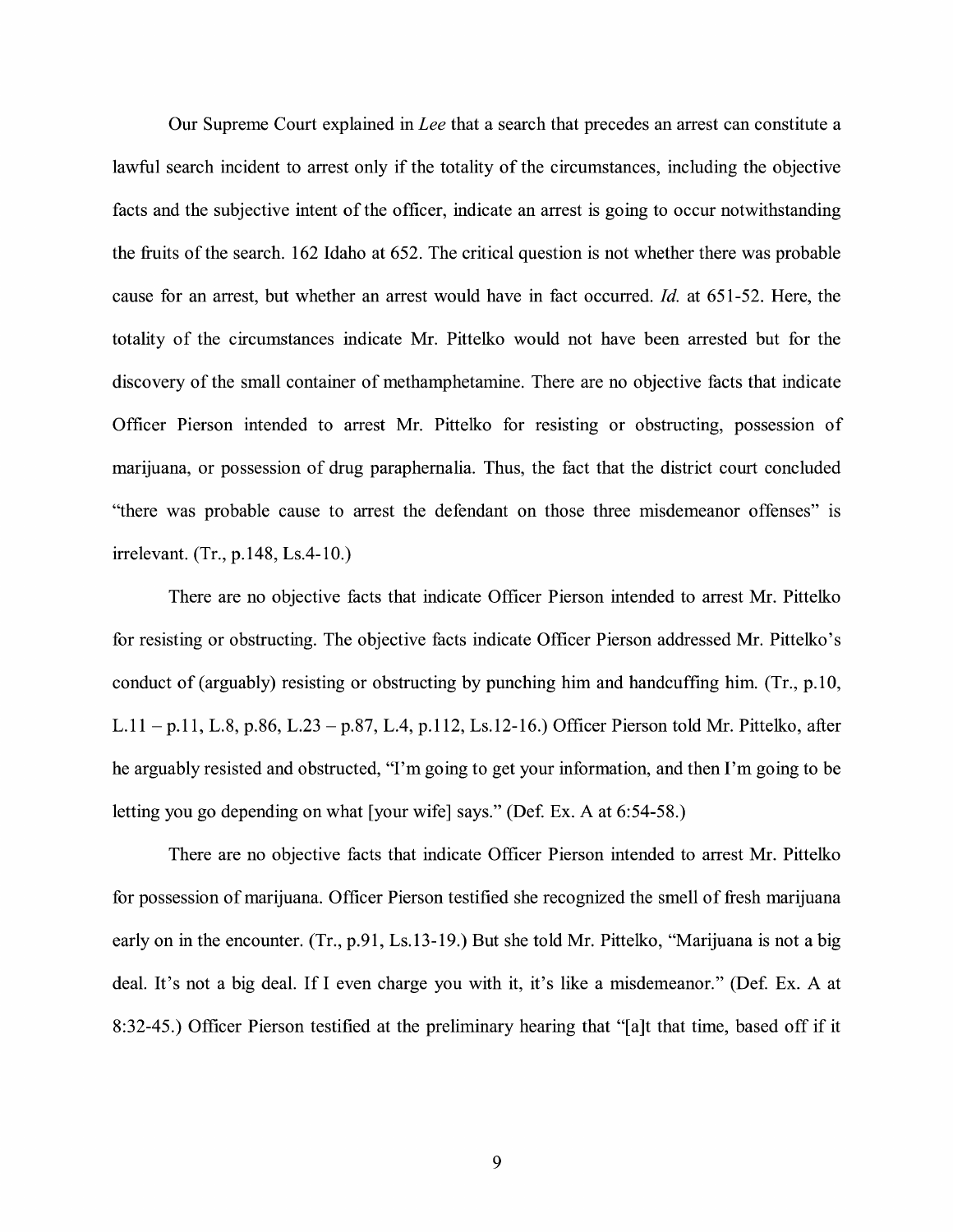was just marijuana and just a verbal domestic, I typically would not arrest on those two things." (Tr., p.45, Ls.3-5.)

There are no objective facts that indicate Officer Pierson intended to arrest Mr. Pittelko for possession of drug paraphernalia. At some point, she found in Mr. Pittelko's pocket a portion of a glass pipe that she believed had been used for smoking methamphetamine. (Tr., p.94, L.19 – p.95, L. 10.) She asked Mr. Pittelko, "Where is the rest of that broken pipe?" and said, "If I cut myself on it, I'm going to charge you." (De£ Ex. A at 12:20-26.) She did not take any action indicating she intended to arrest Mr. Pittelko for possession of drug paraphernalia, and instead continued to search his pockets. *(See* De£ Ex. A at 10:50-15:50.)

Looking at the totality of the circumstances, it is clear that Officer Pierson did not arrest Mr. Pittelko prior to discovering a small container of methamphetamine in his pocket, and would not have arrested him but for the discovery of that methamphetamine. The prosecutor all but acknowledged as much in the district court, arguing the search of Mr. Pittelko's pockets was a permissible search incident to arrest ''whether we call that incident to arrest for the obstructing or contemporaneous search prior to decision on arrest." (Tr., p.132, Ls.11-13.) The decision to arrest is the key, and that decision was not made by Officer Pierson until after the discovery of the methamphetamine.

Our Supreme Court recognized in *Blythe* that "[w]hile probable cause is certainly a necessary prerequisite to a custodial arrest, it does not, by itself, justify a search." 462 P.3d at 1182. Here, the district court erred in concluding the search of Mr. Pittelko's pockets that led to the discovery of the methamphetamine was lawful because the officer had probable cause to arrest him on three misdemeanor offenses prior to that search. "Bootstrapping evidence found in a search 'incident to arrest'—based on probable cause for only a minor violation that would